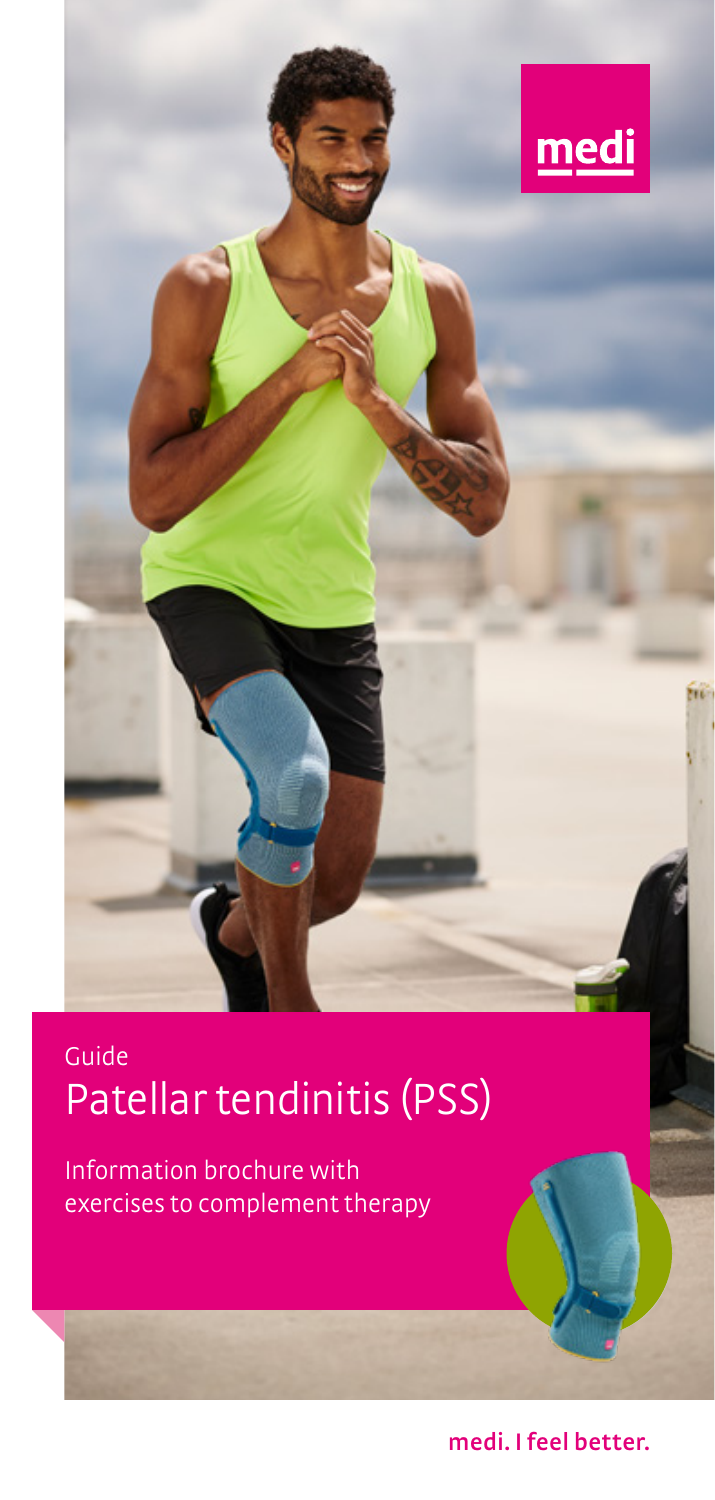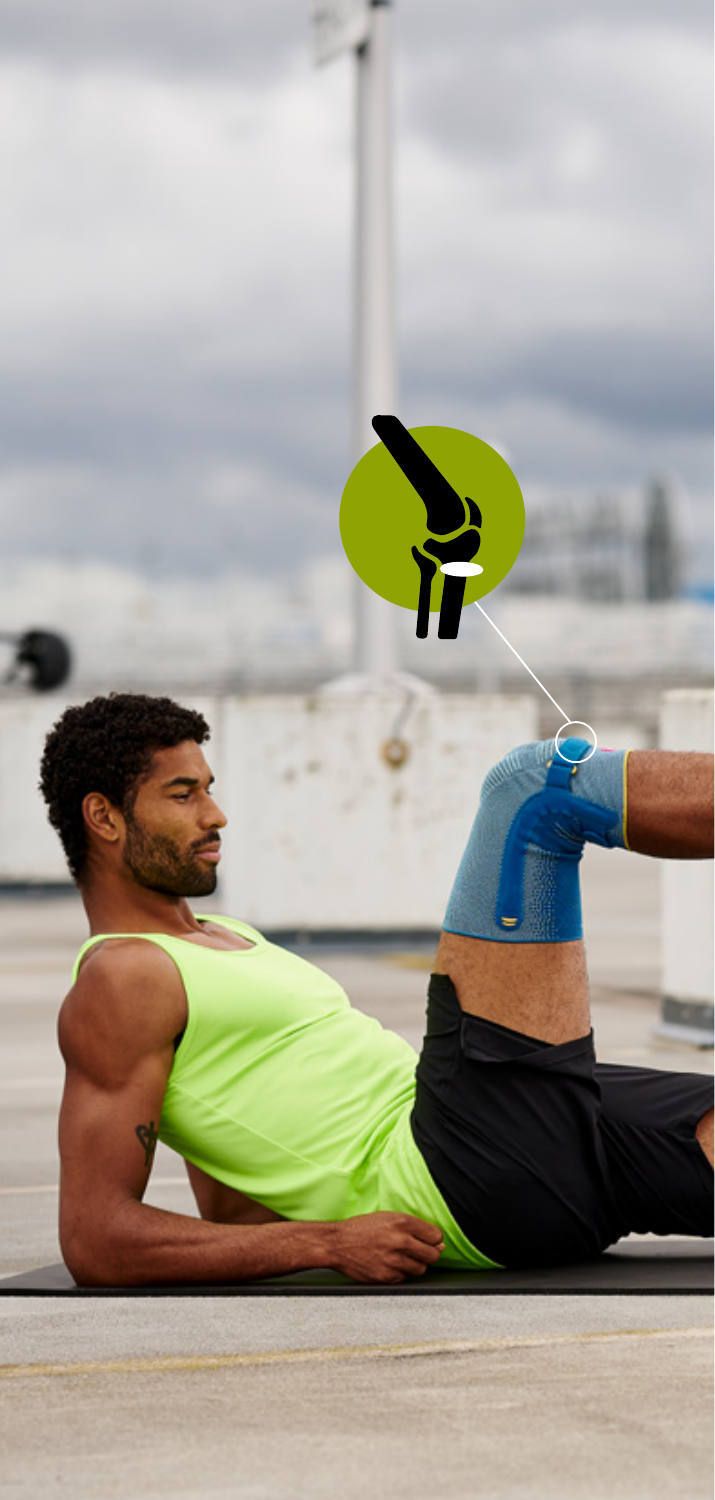# Patellar tendonitis (PSS) – the facts

Patellar tendonitis (PSS) is the overloading of the tendon in the knee cap (patellar tendon) causing pain around the tip of the knee cap.

It is a common occurrence in sports involving frequent jumping (basketball, volleyball), with "stop-and-go" movements (football, tennis) and among runners. This disease is therefore also popularly known as jumper's knee or runner's knee.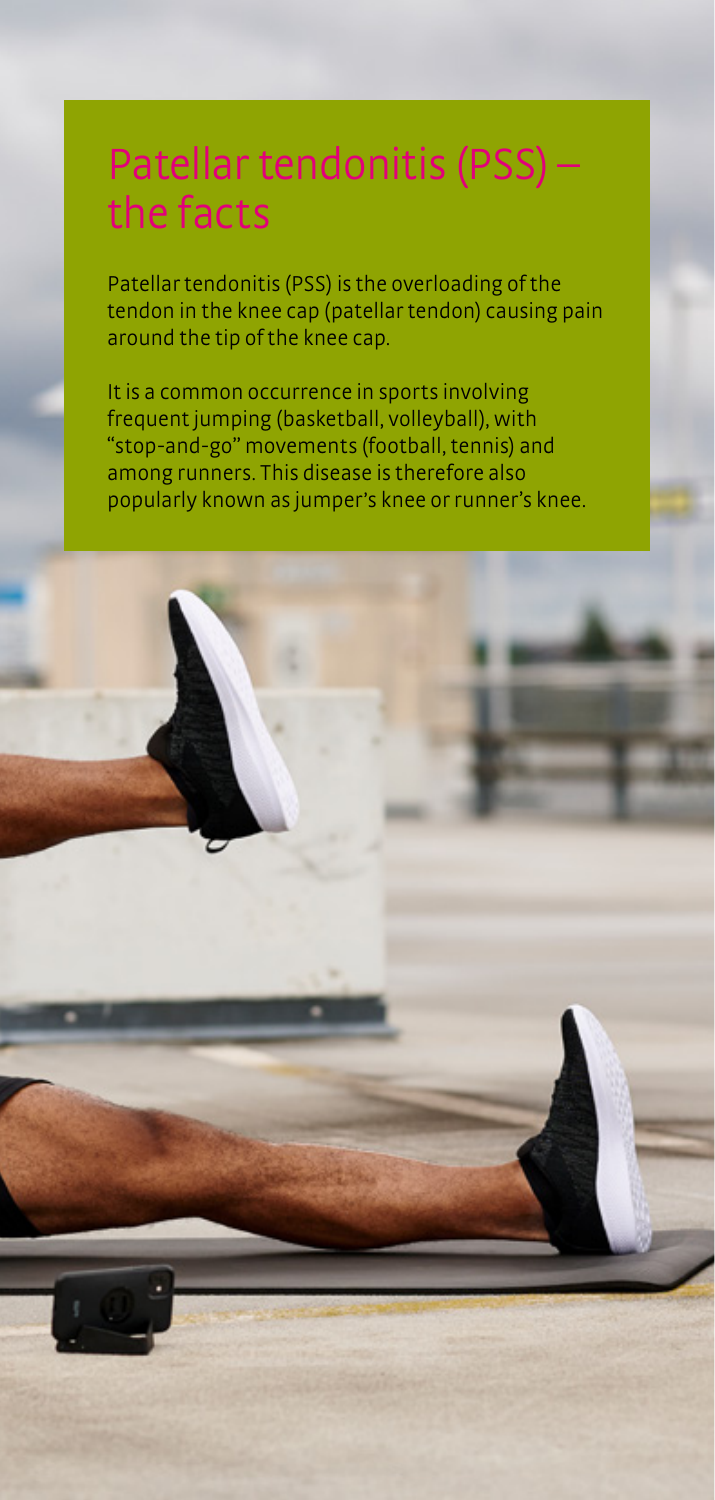# **Symptoms –** signs of Patellar tendonitis

Symptoms generally start to appear only after the joints have undergone strain, for example, following sporting activities. Over time, those afflicted then begin to feel pain during sports or in simple everyday activities: in particular when climbing stairs or after prolonged sitting.



## **Cause**

**Overloading the tip of the knee cap – at the base of the patellar tendon**

**Irritation of the patellar tendon**

**Patellar tendinitis**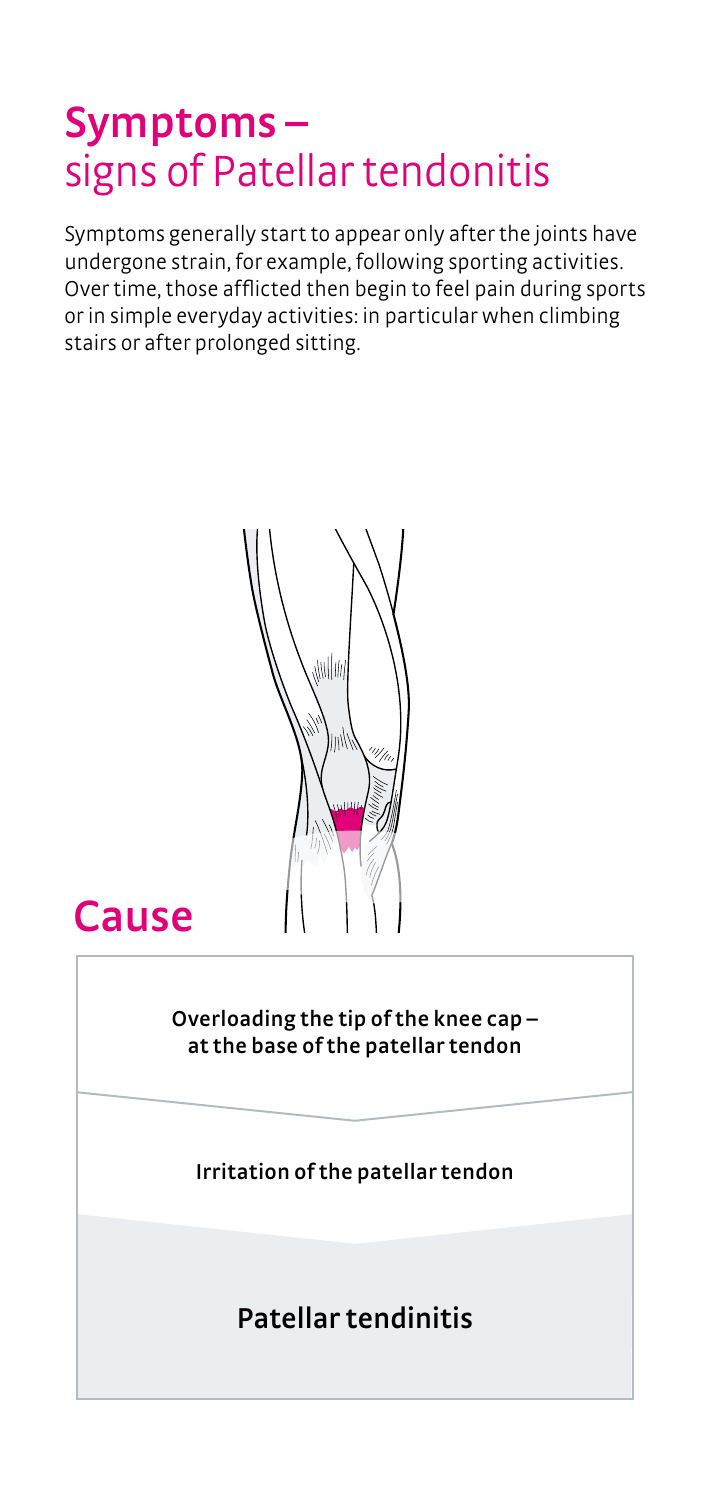# **Treatment –** effective support

Treatment of patellar tendinitis primarily entails conservative approaches, i.e. non-surgical methods.

Orthoses have proven to be an effective solution, such as the Genumedi PSS. It is able to stimulate the base of the tendon, enables a stable range of motion in the kneecap and reduces pain.

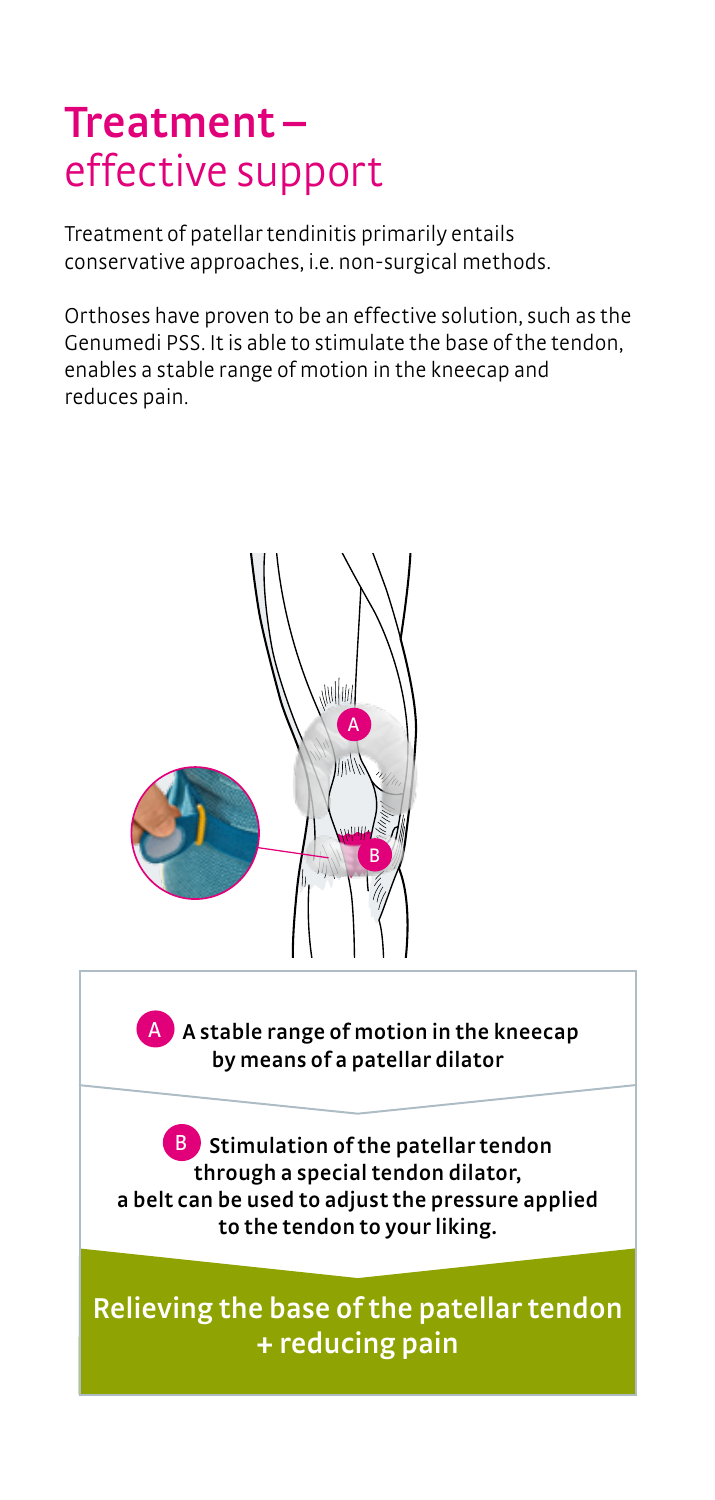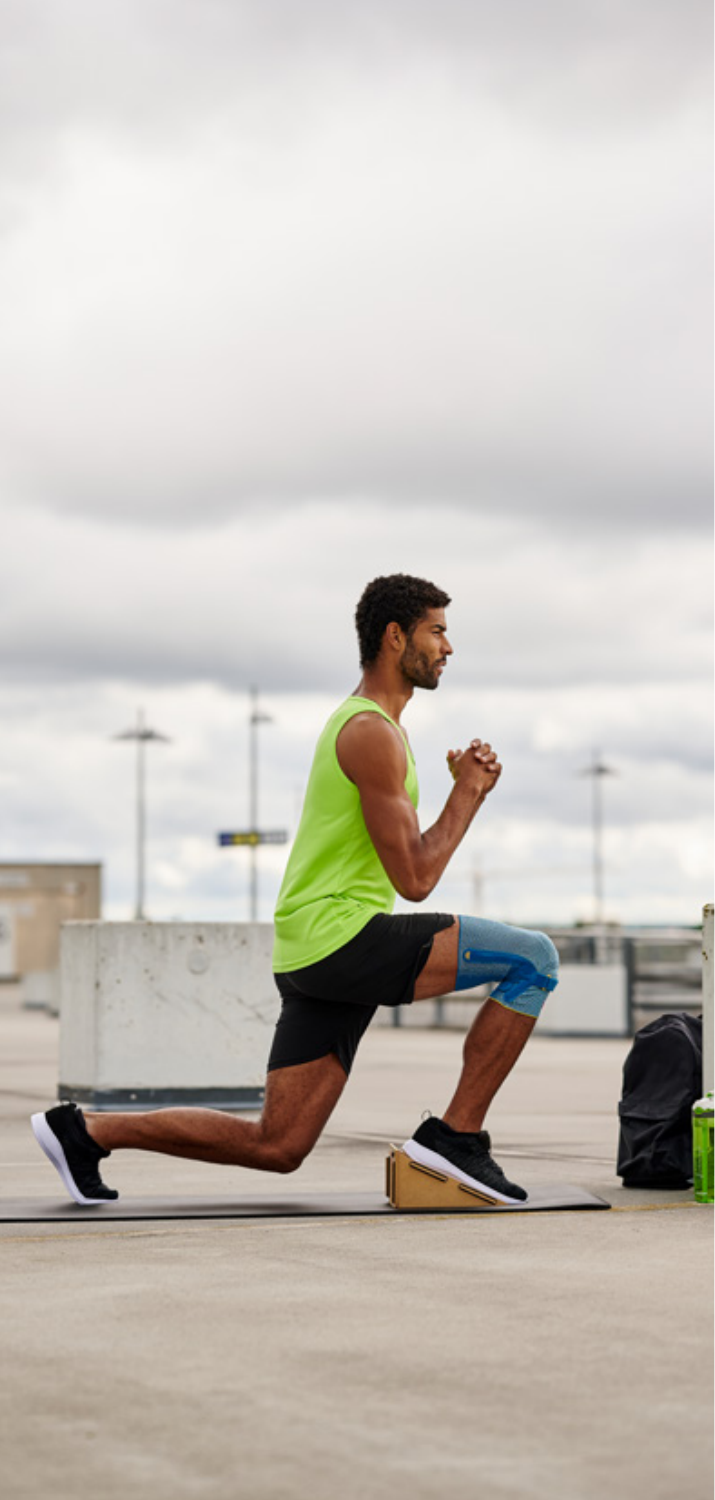#### **Focussed training in Patellar tendinitis**

Exercises to complement therapy are an effective addition to treatments. The aim of the exercises is to strengthen the muscles and tendons so that they are more capable of supporting the kneecap's range of motion.



**Your personal activity poster**

**This folding poster contains your personalised training programme for use at home. You can find videos for the exercises online at: medi.biz/PSS** 



**Scan the QR code for further information on how to use the product or use the URL: www.medi.biz/gen-pss-handling**